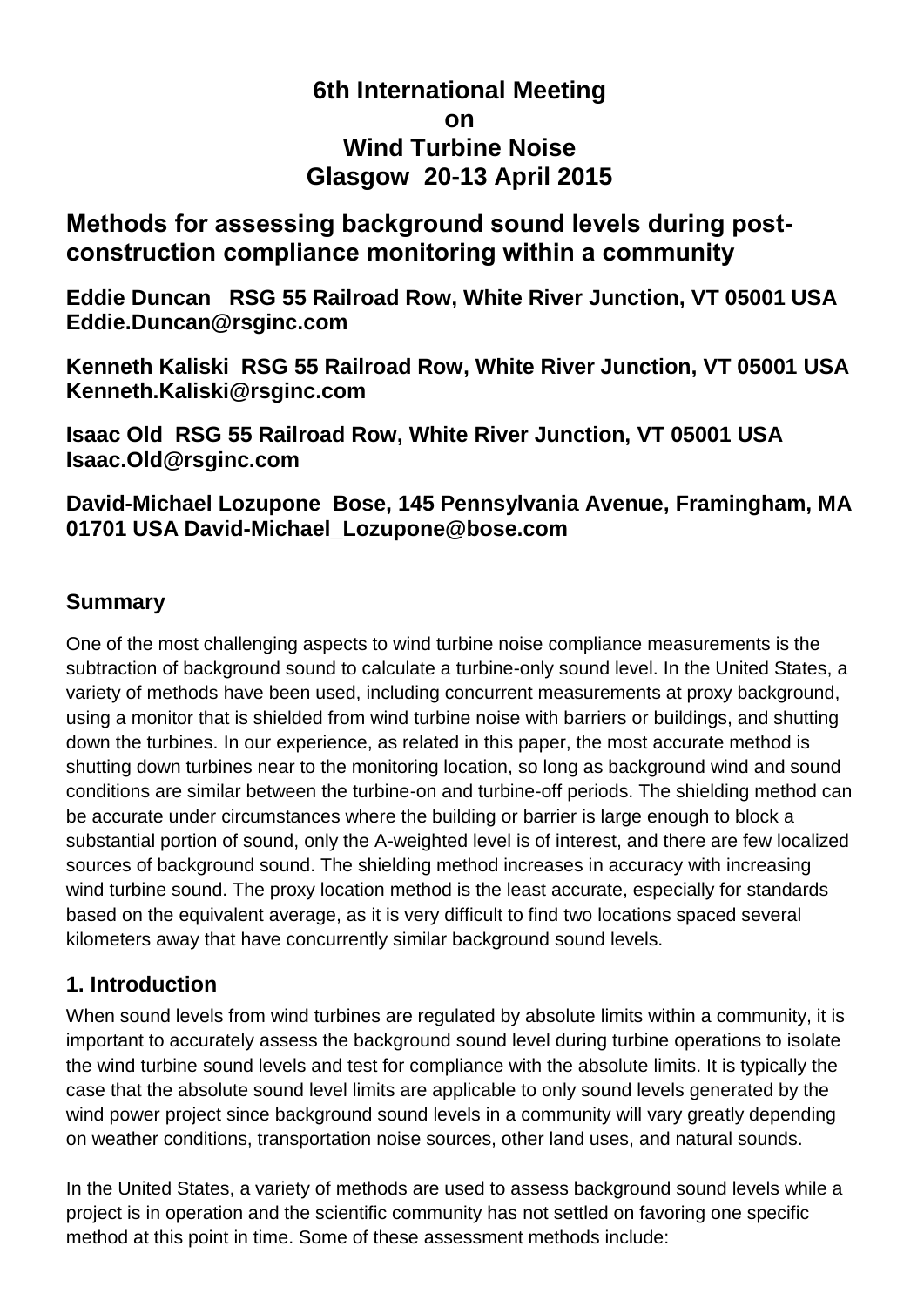- Proxy background monitoring at distant locations with similar site conditions (proxy method),
- Shielding background monitors from wind turbine noise with barriers or buildings (shielding method),
- Shutting down the turbines (shutdown method), and
- Using pre-construction background sound level measurements as a baseline.

None of these methods are perfect in that they all have a spatial or temporal disadvantage.

In addition, some monitoring protocols do not require quantification of background sound levels, but instead rely solely on measurements conducted under a strict set of meteorological and project operational conditions meant to produce the worst-case sound propagation and noise exposure within a community. The difficulty of this type of procedure is that it is quite difficult to predict and catch the precise conditions without continuous monitoring for extended periods of time, sometimes months at a time. Complicating this type of procedure further is the requirement that when the precise conditions do arise, the collected sound data must be free of extraneous noise sources.

This paper provides an overview of the proxy, shielding, and shutdown methods, details a procedure for analysing data gathered using the shielding and shutdown methods, and provides a comparison of some results from the shielding and shutdown methods.

# **2. Overview of Methods to Assess Background Sound Levels**

### **2.1 Proxy Method**

One background sound level determination method involves use of a "proxy" background sound level monitoring location, located far enough away from a project that turbine noise is negligible. The proxy location should have a sound environment similar to monitoring location(s) near the turbines (without turbines operational).

To determine if a location is sufficiently similar to be used as a proxy location, the standard error is calculated between the primary and proxy locations, requiring extensive sound measurements in advance of project operations. For a location to be used as a proxy location, the standard error of sound levels between the primary and proxy locations should be within 2 dB or better. This requires matching locations for flora, fauna, meteorological conditions, nearby roadways with similar traffic, residential noise sources, and commercial/industrial noise sources. There are further descriptions of this method in the literature (Hessler 2011).

Advantages of this method include the ability to measure turbine-only sound levels at any time, with concurrent background sound levels, and without disruption of project operations. This makes the method relatively inexpensive to implement from the wind farm operator's perspective, and capable of capturing project sound emissions at any time, making it ideal for both compliance and complaint testing.

Limitations of the proxy method are mostly due to difficulties in finding suitable proxy locations. A project where RSG implemented this method included monitoring at four primary locations, and four proxy locations. Of the four proxy locations tested, none met the 2 dB criteria, with only one even approaching sufficient similarity for use.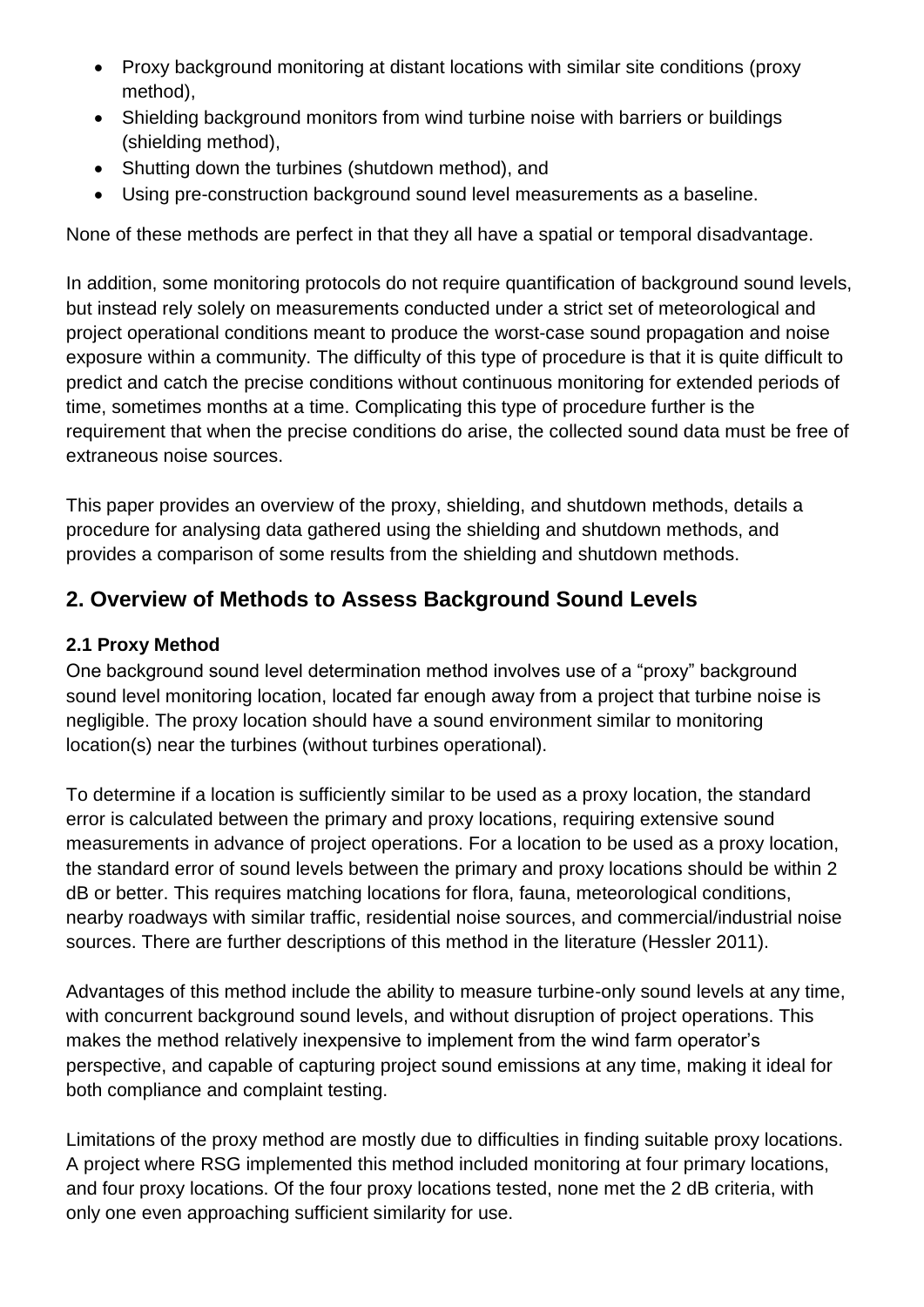Matching all necessary parameters is quite difficult if the project area has many diverse soundscapes. This may not be as difficult in the Midwestern United States, or Great Plains region which have more uniform wind conditions, uniform land use, uniform flora and fauna, and flat roads that are arranged in a uniform grid. In contrast, a mountainous region, where we implemented this method, can have different meteorological conditions valley by valley, flora and fauna that change by valley and/or elevation, constantly changing land use, and roads that are not flat and not uniformly spaced. Another challenge in our case was the existence of an equivalent average sound level (Leq) standard, allowing increased influence on levels by short, loud, intermittent sounds.

To determine appropriate proxy locations, measurements need to be performed in advance of project operations, with potentially several alternate proxy locations being tested, an expensive and time consuming process since, to get a decent sample size, each test monitoring session lasts about two weeks. A further limitation is that if lower frequency sound needs to be measured, the distance from the project would need to be increased.

### **2.2 Shielding Method**

The shielding method involves the use of two microphones at a sensitive receptor or area of compliance. One microphone is exposed to the wind power facility (open monitor), preferable with line-of-sight to the wind turbines, while the other is placed behind a shielding mechanism to block sound from the project (shielded monitor). The basic principle of the shielding method is that the open monitor is collecting sound level data that is representative of the wind power facility with background sound while the shielded monitor is only collecting sound level data that is representative of background sound. If the principle were an entirely accurate representation of the environment, then one just needs to energetically subtract the sound of the shielded monitor from the open monitor and the result would be the wind turbine sound levels.

In order for the shielding method to work, the shielding mechanism must block line-of-sight to the wind turbines and be of substantial construction to sufficiently attenuate noise from the project. This may only work on the edge of a project. For compliance areas located within a project area and surrounded by wind turbines, this method is more problematic. Some examples of potential shields include noise barriers, residences, or outbuildings. It is important that the open monitor and shielded monitor be placed close enough to one another so that the shielded monitor most accurately represents the background sound levels present at the open monitor. In addition, the open monitor and shielded monitor must be time synchronized and log the same acoustical parameters.

The benefit of the shielding method is that one is able to collect background sound levels at the same time as gathering operational sound levels. This gives the method a temporal advantage. That is, if there are extraneous sources of noise such as insects, inclement weather, traffic, airplane overflights, or farm equipment, they will theoretically be logged by both monitors. With this, compliance can be tested for any interval for a continuous monitoring period. If continuous monitors are installed for two weeks, one could look at ten minute or one hour compliance intervals for the entire monitoring period. It is also advantageous that most sites of interest for compliance have structures that can be used as a shielding mechanism.

There are, however, several clear theoretical flaws to this method. The first is that it is a difficult task finding a perfect shield to block wind turbine sound. Most structures that are available at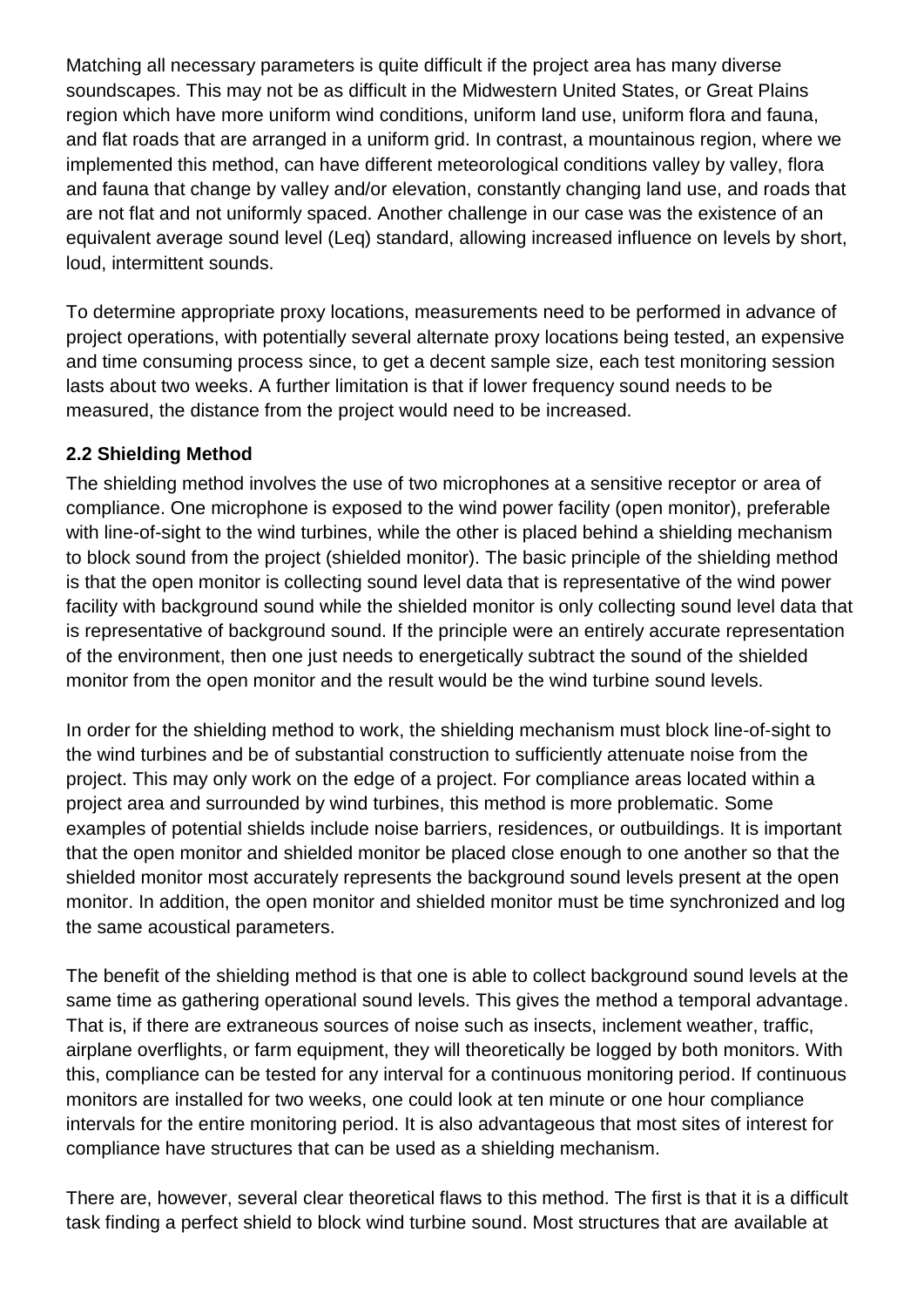compliance sites are sufficient in blocking high and mid frequencies, but are not typically large enough to attenuate low frequencies. Where a good portion of the A-weighted acoustical energy of wind turbines is located in low frequencies this could be problematic and may result underestimating sound levels attributable to a wind power project. As a result, the method is best used when only overall A-weighted sound levels, rather than spectral levels, are of interest.

Another issue with this method is a spatial disadvantage. It is too easy to assume that the background sound levels logged at the shielded monitor are representative of the background sound levels at the open monitor. While the shield blocks sound from the wind turbines, it may also block sound from other sources of background noise that the open monitor may be exposed to such as roadway noise or foliage noise where there is line-of-sight to the open monitor, but not to the shielded monitor. This would result in an over-estimation of sound levels attributable to a wind power project. In addition, depending on the location of the source of background sound, it may be possible for the background levels to be amplified by reflections off the shielding mechanism which would not be an accurate representation of the background sound levels at the open monitor resulting in an under-estimation of sound levels attributable to a wind power project. It may also be possible for the shielding mechanism itself to create noise with either wind blowing over the surface or breakout noise from sources located indoors if the shield is a building. It is for these reasons that careful site selection is necessary if this method is to be used, and any potential issues with the site must be documented and recognized when reporting data.

#### **2.3 Shutdown Method**

The shutdown method is one of the more common methods used to assess background sound levels at an operating wind power project. It involves just one microphone at a sensitive receptor or area of compliance. At either regularly scheduled intervals or when conditions are favourable for high sound power output and good propagation, wind turbines are shutdown to measure background sound levels for a period of time, typically 10 to 30 minutes before they are allowed to operate again. To determine the sound levels due to the wind turbines, one would then energetically subtract the sound level measured during the shutdown period from the operational periods immediately before and after the shutdown period.

There are a few procedural issues to work out when using the shutdown method. The first is determining which turbines need to be shutdown in order to get an accurate assessment of background sound levels. Depending on the location of the compliance monitor and the wind turbines, some or all of the turbines need to be shutdown. Secondly, due to potential changes in background sound level with time, it is important to determine the appropriate amount of operational time before and after a shutdown for which the measured background sound levels are valid. This will depend on site conditions and weather. Lastly, wind turbine operators typically need some advanced noticed that turbines will need to be shutdown which requires a fixed schedule or a signal from monitoring and forecasting systems that favourable conditions will occur for some period of time.

The benefit of the shutdown method is that it is spatially consistent and, for the most part, is temporally consistent provided that there are no significant changes in background sound levels between the shutdown period and the operational periods immediately before and after the shutdown period. One downside to this method, however, is that it is entirely possible for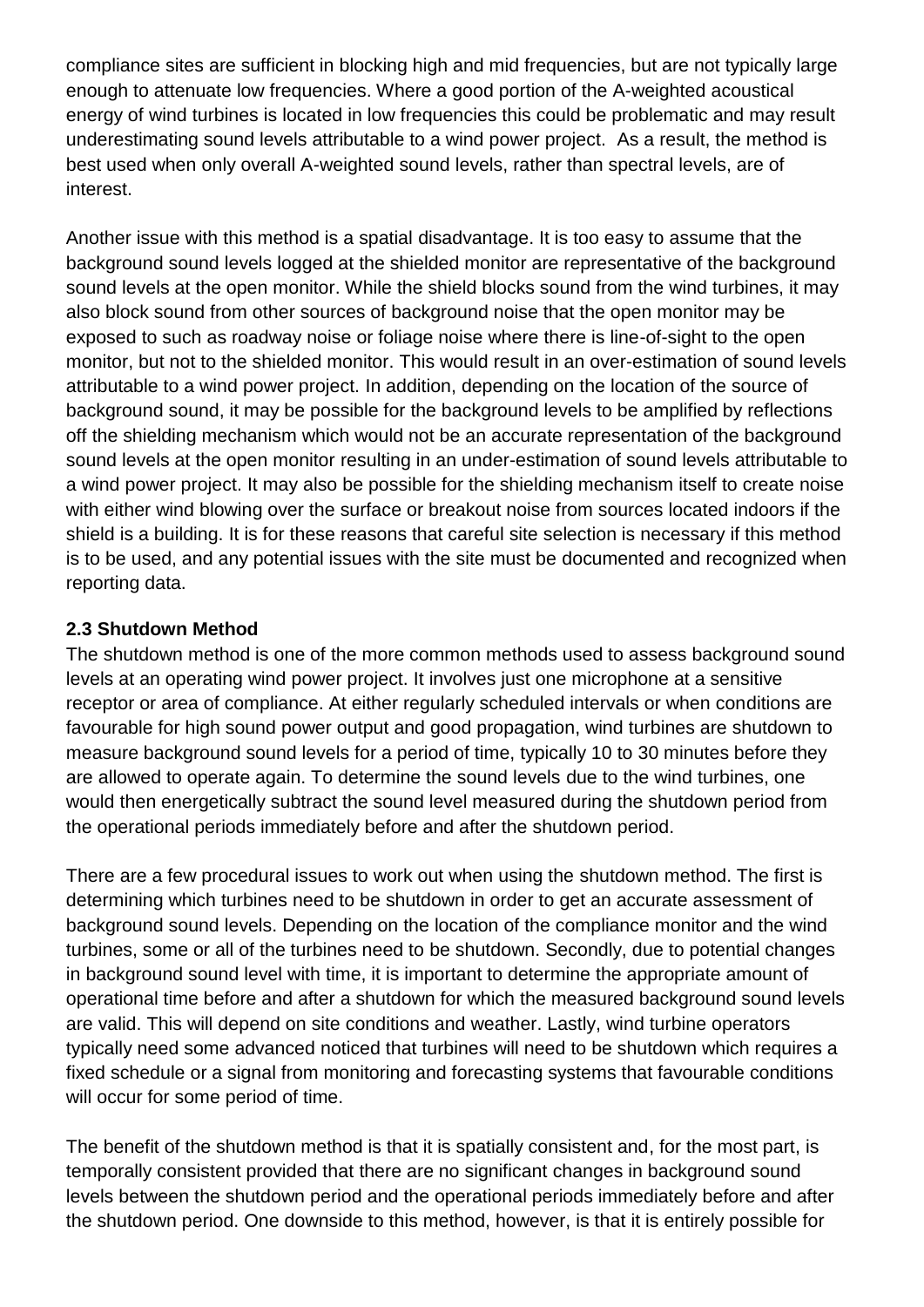background sound levels to change between the operational periods and the shutdown periods. The entire period of analysis between the starting operational period, shutdown period, and ending operational period may be 30 minutes to 2.5 hours. In that time, it is not uncommon for wind conditions to change, rapid increases or decreases of biogenic sounds, or anthropogenic sources to fluctuate. For example, someone may decide to mow their lawn during one of the operational periods, but stop during the shutdown period. We recommend at least the concurrent measurement of wind speed to assure similarity between test periods for windinduced background sound.

There are other negative factors with this method including the operational and financial burden it poses on the wind power operator and the potential problems of fluctuating the power supply to the grid at peak power output. To mitigate the burden on the operator, it would be ideal if it were possible for shutdowns to only occur when the operational and background sound levels exceed the applicable noise limits, but the technology to protocols to implement this have not been widely implemented at this point in time.

Perhaps the biggest flaw when compared to the shielding method is that the shutdown period does not allow for continuous compliance monitoring. Instead the shutdown method only allows for discrete compliance determinations on either side of a shutdown period. Depending on project requirements, this may or may not be acceptable.

## **3.0 Shielding Method: Setup and Analysis Procedure**

This section describes the setup and analysis that RSG has used in implementing the shielding and shutdown methods.

#### **3.1 Data Collection for the Shielding Method**

RSG's typical data collection setup for the shielding method includes ANSI/IEC Type 1 sound level meters at both the open and shielded monitors. Each meter is set to log 1/3 octave band sound levels at one second intervals, and the frequency range is at least 20 Hz to 10 kHz. The open monitor either has audio recording incorporated into the sound level meter, or an audio recorder is used with audio output from the sound level meter. The shielded monitor may or may not have audio recording capabilities enabled depending on whether there are privacy concerns. Microphones are installed at a height of 1.5 meters and are typically covered with 178 millimetre hydrophobic wind screens.

Weather sensors are installed at the open monitor to log average and gust wind speeds, precipitation, and temperature. If available, hub height wind speed, wind direction, and power output from the project's SCADA system may be provided by the project's operator.

#### **3.2 Data Collection for the Shutdown Method**

RSG's setup for the shutdown method is typically the same setup that is used for the open monitor setup described in the previous section.

#### **3.3 General Analysis Procedure**

It is first important to recognize that the analysis procedure for any method depends to some extent on the applicable noise limits for a project. One must consider what acoustical metric is to be used, what the time interval is, and what procedural standards are recommended or required.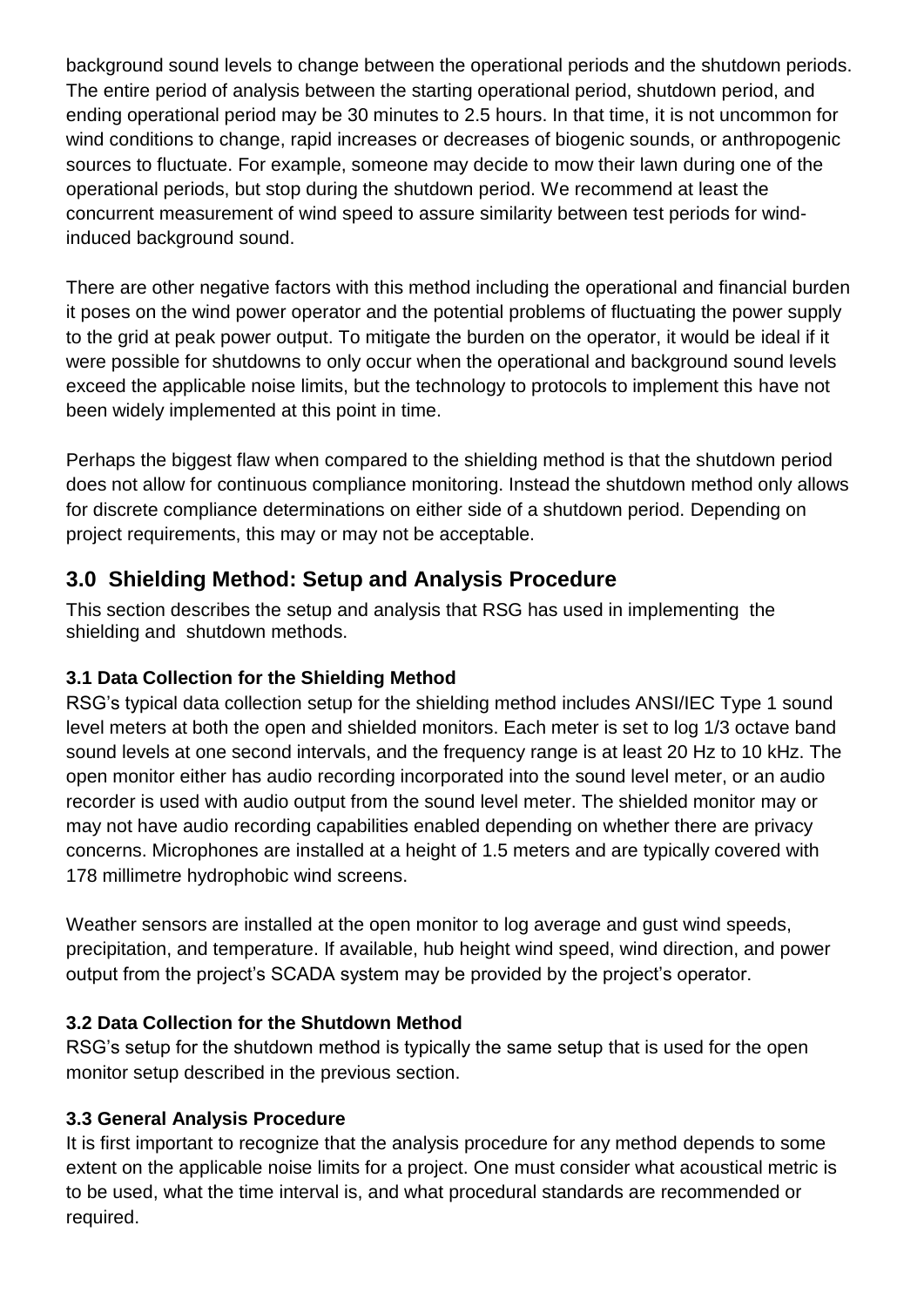The first step in the analysis process for either the shutdown or shielding method is to convert the 1/3 octave band data into spectrograms which when coupled with the audio files are helpful in source identification. Developing spectrograms from 1-second 1/3 octave band sound level data rather than audio files is one reason for collecting a fine interval of acoustical data and allows one to process the spectrograms more quickly and view large quantities of data at once. Some examples of spectrograms that RSG has developed are presented in [Figure 1.](#page-5-0)



<span id="page-5-0"></span>Figure 1: Sample Spectrograms with Source Identification Notations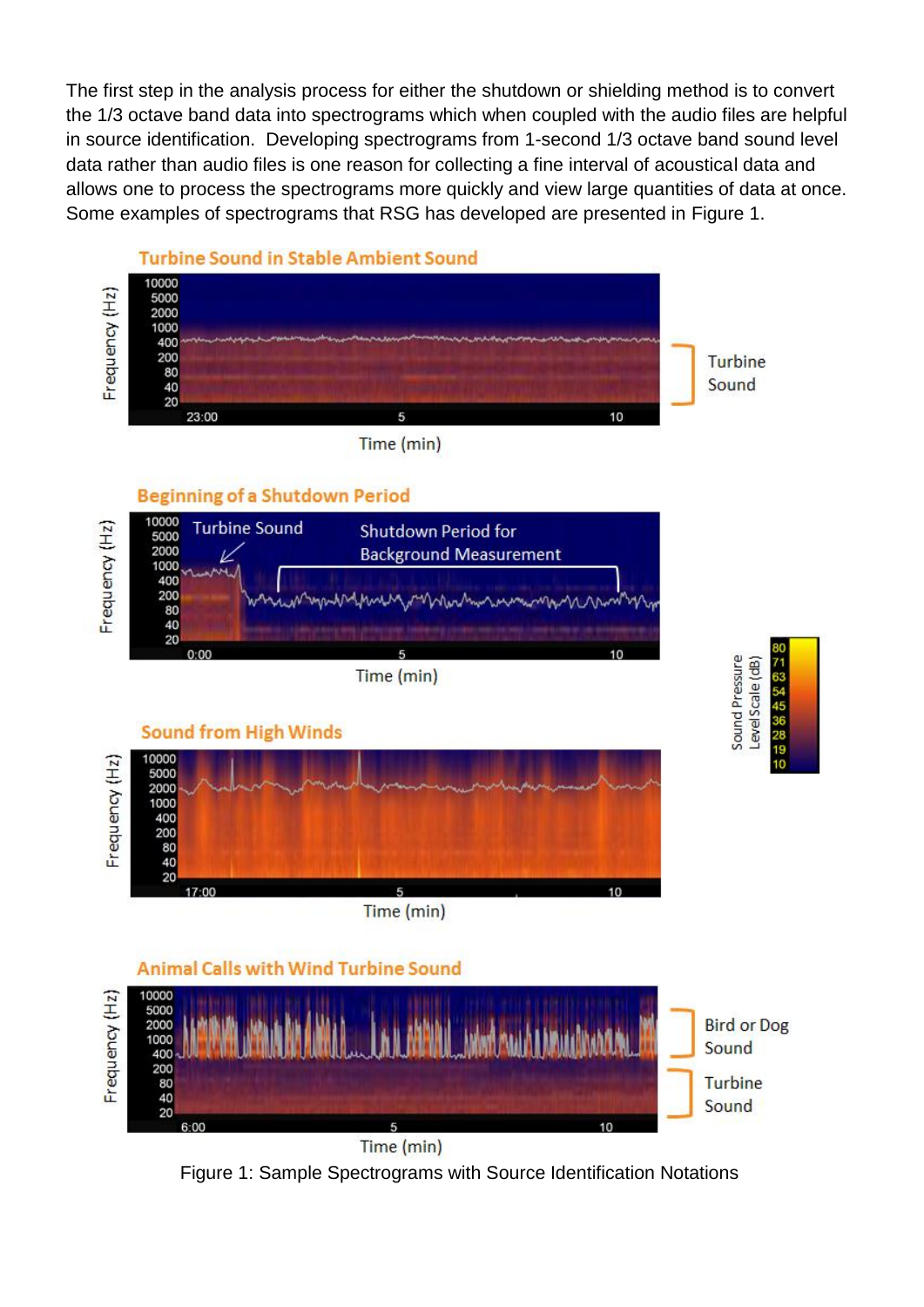### **3.4 Analysis Procedure for the Shielding Method**

For the shielding method, one-second data from both the open monitor and the shielded monitor are then condensed into ten-minute periods consistent with the typical logging interval for turbine SCADA systems. Typically when the data is condensed into ten-minute periods, there is an initial data exclusion process that disregards time periods with:

- Rain.
- Wind speeds at microphone height in excess of five meters per second,
- Temperatures below instrumentation limits, and
- No wind turbine operation.

A screenshot of the tool that RSG developed and uses to condense one-second data into various time intervals and exclude invalid data is shown in [Figure 2.](#page-6-0)



Figure 2: Screenshot of RSG's Data Processing Tool

<span id="page-6-0"></span>Once these periods have been excluded and the data has been condensed into ten-minute periods, it is analysed to detect extraneous or anomalous sound sources that are not consistent with turbine operations. If compliance with the standard is only of interest, then only the periods that approach or exceed the standard need to be reviewed. Some examples sources that may be detected include dog barking, periodic machinery use such as chain saws, lawn mowers, or tractors, vehicle passbys, air planes, or sounds from wildlife. The time periods in which these extraneous noise sources occur are identified by looking at the spectrograms and for anomalies in the ten-minute data. When needed, the recorded audio files are used to listen to the soundscape and confirm source identification. Once all of the extraneous noise sources have been identified and time stamped, the data is reprocessed into ten-minute intervals disregarding the periods of extraneous noise. In the end some of the ten-minute intervals may represent data that is not a full ten minutes in length if less than ten minutes of data was removed from that interval due to any of the exclusions previously discussed.

With a clean dataset, the ten-minute data from the shielded monitor are energetically subtracted from the ten-minute data from the open monitor resulting in a ten-minute sound level that is attributable to the wind power project. Depending on the applicable limits, the ten-minute sound levels can then be further processed to estimate the sound level over longer periods of time such as an hourly equivalent continuous sound level (Leq<sub>1-hr</sub>) and this could be done using a moving average to determine the sound level from 10:00 AM to 11:00 AM, from 10:10 AM to 11:10 AM, etc.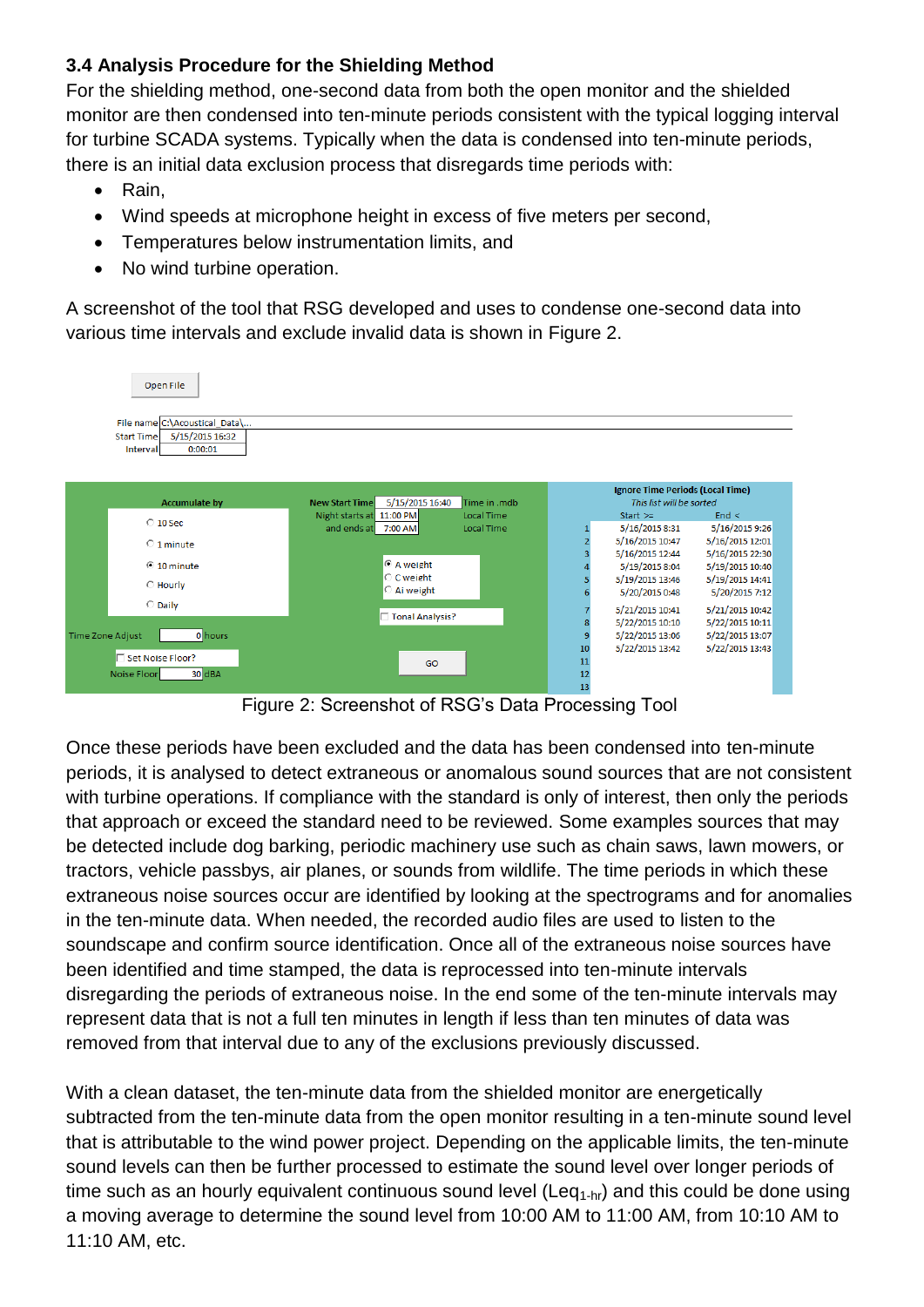### **3.5 Analysis Procedure for the Shutdown Method**

For the shutdown method, one is only interested in sound level data during a shutdown and the operational periods before and after the shutdown. Since these are discrete periods of some number of shutdown samples, one-second data can be used to calculate the sound level before, during, and after shutdown periods.

As shown in [Figure 1,](#page-5-0) the shutdown period may be quite apparent in spectrograms, but if there is too much background sound, it may not be. To process the data, first, shutdown periods must be identified and time stamped. One can rely on spectrograms and SCADA data to determine the start and end time of the shutdown periods. The one-second data must then be processed to exclude time periods with:

- Rain,
- Wind speeds at microphone height in excess of five meters per second,
- Temperatures below instrumentation limits, and
- No wind turbine operation.

Once these periods have been excluded, a more detailed assessment of the one-second data, spectrograms, and audio files is necessary to identify and timestamp extraneous sound sources that are not consistent with turbine operations. These extraneous sound sources are then removed from the one-second data, and the sound levels for the time before, during, and after the shutdown period can be calculated. The sound level from the shutdown period is then energetically subtracted from the operational period before and after the shutdown resulting in a before and after sound level that is attributable to the wind power project.

## **4.0 Comparison of Results from the Shielding and Shutdown Methods**

For some measurement periods and monitoring sites, RSG has used both the shielding and shutdown methods simultaneously to assess background sound levels and calculate the sound levels attributable to the wind power projects. This allows us to compare the results for both methods to get a sense of how consistent results are. Shown in [Table 1](#page-8-0) are the average differences in wind power sound levels (dBA) between the shutdown method and shielding method for three different sites.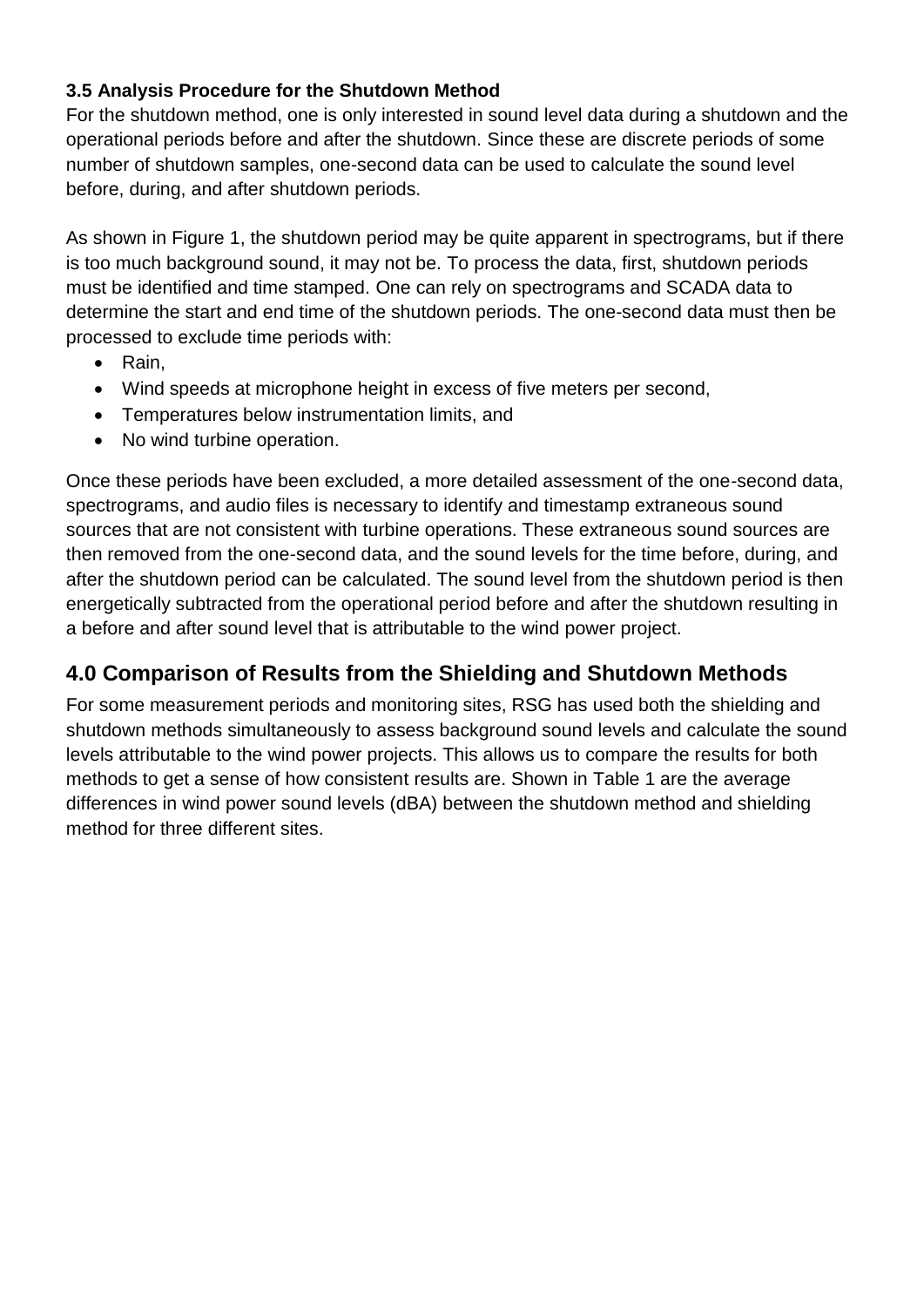<span id="page-8-0"></span>

|  | Table 1: Comparison of Results from the Shutdown and Shielding Methods |  |  |
|--|------------------------------------------------------------------------|--|--|

| <b>Site</b> | <b>Statistic</b> | Difference in<br><b>Wind Power</b><br><b>Sound Levels</b><br>(dBA):<br>Shutdown<br><b>Method Minus</b><br><b>Shielding</b><br><b>Method</b> | <b>Number</b><br>of hours<br>(n) |  |
|-------------|------------------|---------------------------------------------------------------------------------------------------------------------------------------------|----------------------------------|--|
| X           | Average          |                                                                                                                                             | 150                              |  |
|             | Stdev            | 3.3                                                                                                                                         |                                  |  |
| Y           | Average          | 3.1<br>142                                                                                                                                  |                                  |  |
|             | <b>Stdev</b>     | 3.2                                                                                                                                         |                                  |  |
| Z           | Average          | 2                                                                                                                                           | 289                              |  |
|             | <b>Stdev</b>     | 3.5                                                                                                                                         |                                  |  |
| All         | Average          | 1.7                                                                                                                                         | 581                              |  |
|             | <b>Stdev</b>     | 3.5                                                                                                                                         |                                  |  |

As shown, the average difference between the shutdown method and shielding method is 1.7 dB with a standard deviation of 3.5 dB across all sites. The site with the smallest difference between the two methods is Site X, with an average difference of 0 dB and a standard deviation of 3.3 dB. The site with the greatest difference between Methods 2 and 3 is Site Y with an average difference of 3.1 dB and a standard deviation of 3.2 dB.

We then compared the differences as a function of the shutdown method sound level. [Figure 3](#page-8-1) shows that, at the higher sound levels, the variance between the shutdown method and shielding method decreases. The shielding method is thus most accurate when the turbine sound is higher. This may be because the effect of localized sound sources is minimized. When sound levels are low, the short-term contaminating events, such a wind gusts, car passbys, and biogenic sounds have a greater impact.



<span id="page-8-1"></span>Figure 3: Shutdown Minus Shielding Method Differences vs Shutdown Method Sound Levels

As discussed above, Site X appears to have the best shielding method precision, based on using the shutdown method for comparison. One reason for this may be that the shielding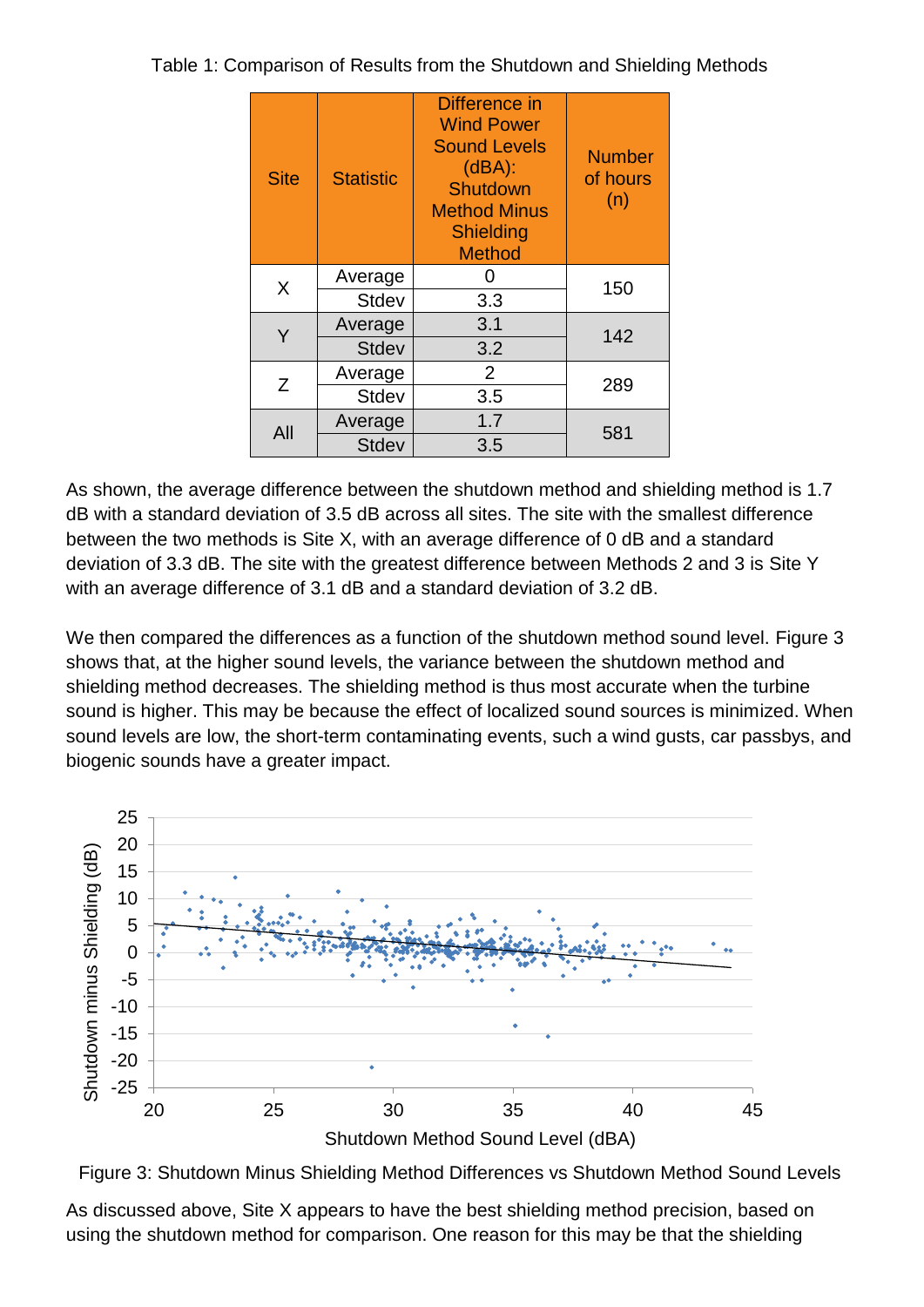mechanism at Site X does better at blocking sound than at the other sites. To evaluate this, we plotted the difference in sound level at the shielded monitors between when the turbines were on and shutdown. Ideally, the background sound levels will not change at the shielded monitors when the turbines are turned off.

The results, presented in [Table 2,](#page-9-0) show that, on average, the sound levels drop by 2.2 dB when the turbines are turned off. The standard deviation is 4.0 dB. This indicates that, on average, there is some turbine sound at the shielded monitor. However, since the range of one standard deviation from the average also drops below zero, it is also the case that, at times, the shielded monitor is picking up sounds that do not exist at the open monitor which would lead to an overestimate of wind turbine sound levels. Site X has the lowest change at 1.2 dB with a standard deviation of 4.0. This would indicate that, among the sites analyse here, the shielding mechanism at Site X does a good job at blocking turbine sound.

The effect of these differences has a smaller impact on the resulting wind turbine sound levels than the value of the difference. For example, suppose the measured sound level at the open monitor with the turbines on is 39.0 dBA and the background sound level at the shielded monitor is 32.0 dBA. The shielded method wind turbine sound level would be calculated as 38.0 dBA. If the true background level is 1.2 dB lower, or 30.8 dB, this would change the wind turbine sound level from the shielded method to 38.3 dB, a 0.3 dB difference.

| <b>Site</b> | <b>Statistic</b>    | <b>Turbine-on</b><br>minus Turbine-<br>off | <b>Number</b><br>of hours<br>(n) |  |
|-------------|---------------------|--------------------------------------------|----------------------------------|--|
| X           | Average             | 1.2                                        | 150                              |  |
|             | <b>Stdev</b><br>4   |                                            |                                  |  |
|             | Average             | 2.1                                        | 142                              |  |
|             | <b>Stdev</b>        | 3.3                                        |                                  |  |
| Z           | Average             | 2.9                                        | 289                              |  |
|             | <b>Stdev</b><br>4.1 |                                            |                                  |  |
| All         | Average             | 2.2                                        | 581                              |  |
|             | <b>Stdev</b>        |                                            |                                  |  |

<span id="page-9-0"></span>Table 2: Difference in Sound Levels at Shielded Monitors between Turbine-on and Turbine-off

Based on the above analysis, we have found that the shielding method can provide reasonable estimates of wind turbine sound levels at some locations, on average. However, because of the variability in sound from other sources, individual time periods used for compliance determinations must be reviewed carefully to determine whether the measured background sound is representative of true background sound.

Given the differences and standard deviations in wind turbine sound levels between the shutdown and shielded methods, careful selection and evaluation of a shielding mechanism is critical to the accuracy of the final results. And while the shielding method provides a reasonable estimation of wind turbine sound levels, it does not appear to be as good as the shutdown method. Understanding the differences between the two methods for a given site, may allow for regular use of the shielding method with periodic validation via the shutdown method.